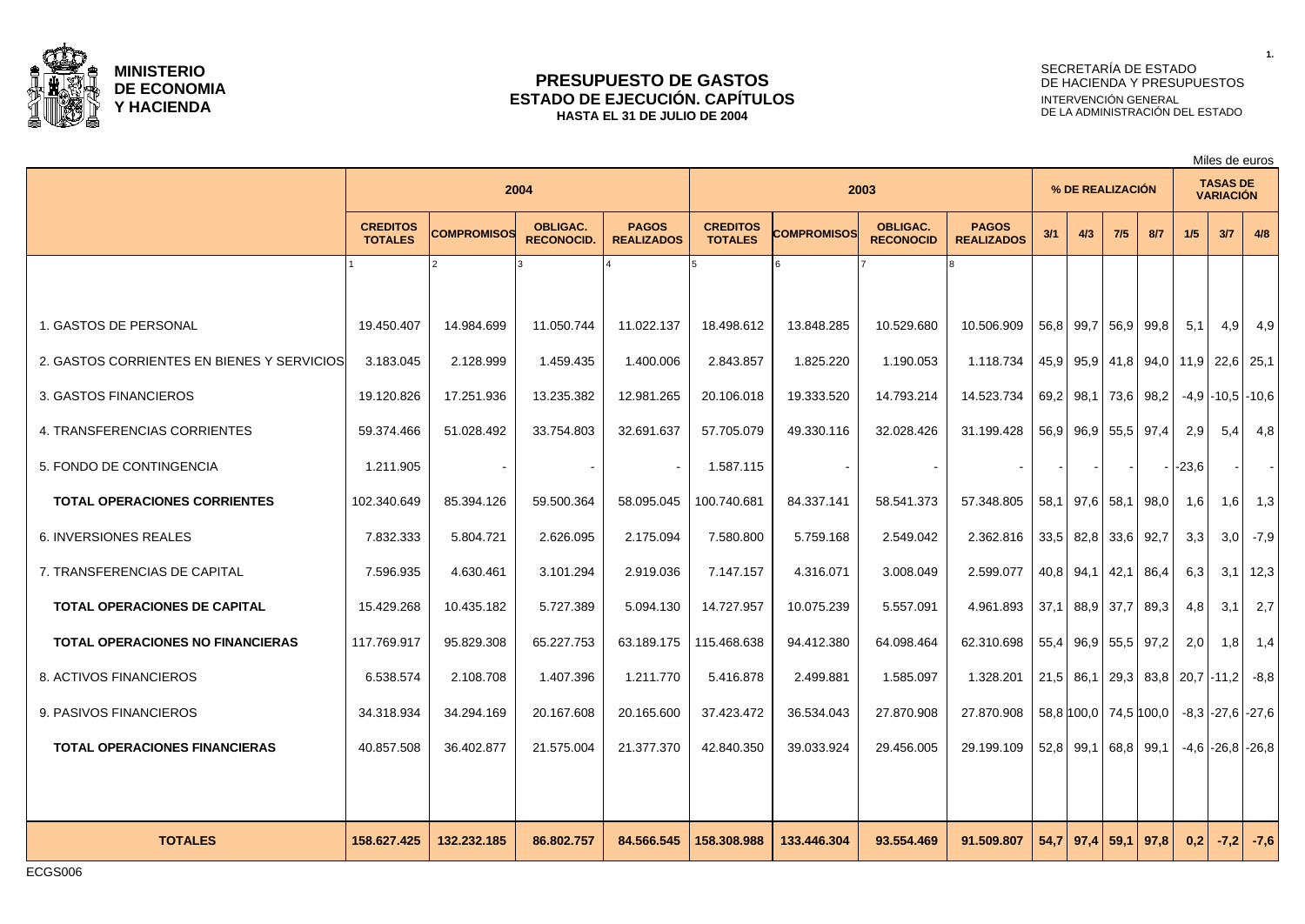

### **PRESUPUESTO DE GASTOS ESTADO DE EJECUCIÓN. SECCIONES HASTA EL 31 DE JULIO DE 2004**

# SECRETARÍA DE ESTADO DE HACIENDA Y PRESUPUESTOS INTERVENCIÓN GENERAL DE LA ADMINISTRACIÓN DEL ESTADO

|                                       |             |                         |                                            |             |                              |                                            |                                 |            |                                            |       | Miles de euros             |
|---------------------------------------|-------------|-------------------------|--------------------------------------------|-------------|------------------------------|--------------------------------------------|---------------------------------|------------|--------------------------------------------|-------|----------------------------|
|                                       |             | <b>CREDITOS TOTALES</b> |                                            |             | <b>COMPROMISOS DE GASTOS</b> |                                            | <b>OBLIGACIONES RECONOCIDAS</b> |            |                                            |       | % DE<br><b>REALIZACION</b> |
|                                       | 2004        | 2003                    | <b>TASAS DE</b><br><b>VARIACION</b><br>1/2 | 2004        | 2003                         | <b>TASAS DE</b><br><b>VARIACION</b><br>3/4 | 2004                            | 2003       | <b>TASAS DE</b><br><b>VARIACION</b><br>5/6 | 3/1   | 5/1                        |
|                                       |             |                         |                                            |             |                              |                                            |                                 |            |                                            |       |                            |
| CASA DE SU MAJESTAD EL REY            | 7.534       | 7.224                   | 4,3                                        | 7.534       | 7.224                        | 4,3                                        | 5.656                           | 5.418      | 4,4                                        | 100,0 | 75,1                       |
| <b>CORTES GENERALES</b>               | 153.960     | 148.131                 | 3,9                                        | 115.469     | 111.097                      | 3,9                                        | 115.469                         | 111.097    | 3,9                                        | 75,0  | 75,0                       |
| TRIBUNAL DE CUENTAS                   | 46.291      | 42.987                  | 7,7                                        | 23.662      | 22.122                       | 7,0                                        | 22.898                          | 21.975     | 4,2                                        | 51.1  | 49,5                       |
| <b>TRIBUNAL CONSTITUCIONAL</b>        | 16.650      | 14.941                  | 11.4                                       | 8.125       | 7.953                        | 2,2                                        | 7.679                           | 7.395      | 3.8                                        | 48.8  | 46,1                       |
| CONSEJO DE ESTADO                     | 9.597       | 9.045                   | 6.1                                        | 4.919       | 4.503                        | 9,2                                        | 4.549                           | 4.138      | 9.9                                        | 51.3  | 47,4                       |
| DEUDA PÚBLICA                         | 53.311.654  | 57.476.768              | $-7,2$                                     | 51.498.627  | 55.861.618                   | $-7.8$                                     | 33.355.586                      | 42.658.348 | $-21,8$                                    | 96.6  | 62,6                       |
| <b>CLASES PASIVAS</b>                 | 7.393.053   | 6.985.214               | 5,8                                        | 7.393.053   | 6.985.214                    | 5,8                                        | 4.260.471                       | 4.128.150  | 3,2                                        | 100.0 | 57,6                       |
| CONSEJO GENERAL DEL PODER JUDICIAL    | 59.060      | 56.863                  | 3,9                                        | 28.726      | 32.293                       | $-11,0$                                    | 21.539                          | 21.553     | $-0,1$                                     | 48,6  | 36,5                       |
| <b>ASUNTOS EXTERIORES</b>             | 1.044.974   | 1.007.852               | 3,7                                        | 579.446     | 600.828                      | $-3,6$                                     | 553.787                         | 565.347    | $-2,0$                                     | 55,5  | 53,0                       |
| <b>JUSTICIA</b>                       | 1.073.741   | 1.094.249               | $-1,9$                                     | 967.576     | 638.450                      | 51,6                                       | 606.753                         | 572.415    | 6,0                                        | 90,1  | 56,5                       |
| <b>DEFENSA</b>                        | 7.327.774   | 6.992.133               | 4,8                                        | 4.554.067   | 4.349.366                    | 4,7                                        | 3.657.567                       | 3.398.595  | 7,6                                        | 62,1  | 49,9                       |
| <b>HACIENDA</b>                       | 1.891.850   | 1.817.501               | 4,1                                        | 1.534.680   | 1.419.261                    | 8,1                                        | 1.100.120                       | 920.887    | 19,5                                       | 81,1  | 58,2                       |
| <b>INTERIOR</b>                       | 5.670.627   | 5.171.902               | 9,6                                        | 3.533.116   | 3.159.890                    | 11,8                                       | 3.101.274                       | 2.770.827  | 11,9                                       | 62.3  | 54,7                       |
| <b>FOMENTO</b>                        | 8.845.105   | 7.945.555               | 11,3                                       | 5.375.044   | 5.195.055                    | 3,5                                        | 3.800.255                       | 3.550.268  | 7,0                                        | 60.8  | 43,0                       |
| EDUCACIÓN, CULTURA Y DEPORTE          | 2.336.105   | 2.229.175               | 4,8                                        | 1.667.627   | 1.675.154                    | $-0,4$                                     | 1.274.915                       | 1.300.627  | $-2,0$                                     | 71.4  | 54,6                       |
| <b>TRABAJO Y ASUNTOS SOCIALES</b>     | 5.329.696   | 4.942.759               | 7,8                                        | 4.266.886   | 4.259.728                    | 0,2                                        | 3.030.079                       | 2.896.279  | 4,6                                        | 80.1  | 56,9                       |
| CIENCIA Y TECNOLOGÍA                  | 3.947.288   | 3.682.271               | 7,2                                        | 1.889.448   | 2.421.884                    | $-22,0$                                    | 855.747                         | 1.042.621  | $-17,9$                                    | 47.9  | 21,7                       |
| AGRICULTURA, PESCA Y ALIMENTACIÓN     | 1.458.532   | 1.393.632               | 4,7                                        | 907.644     | 843.323                      | 7,6                                        | 517.129                         | 525.562    | $-1,6$                                     | 62.2  | 35,5                       |
| ADMINISTRACIONES PÚBLICAS             | 522.521     | 518.708                 | 0,7                                        | 383.165     | 378.270                      | 1,3                                        | 222.441                         | 222.544    |                                            | 73,3  | 42,6                       |
| MEDIO AMBIENTE                        | 2.140.303   | 2.032.288               | 5,3                                        | 1.479.076   | 1.536.351                    | $-3,7$                                     | 460.028                         | 835.518    | $-44,9$                                    | 69.1  | 21,5                       |
| <b>ECONOMÍA</b>                       | 3.830.390   | 3.691.621               | 3,8                                        | 2.389.038   | 2.306.104                    | 3,6                                        | 1.715.335                       | 1.633.525  | 5,0                                        | 62,4  | 44,8                       |
| <b>PRESIDENCIA</b>                    | 221.477     | 204.799                 | 8,1                                        | 181.265     | 168.978                      | 7,3                                        | 116.277                         | 105.936    | 9,8                                        | 81.8  | 52,5                       |
| SANIDAD Y CONSUMO                     | 623.596     | 592.564                 | 5,2                                        | 495.177     | 478.251                      | 3,5                                        | 321.137                         | 318.419    | 0,9                                        | 79.4  | 51,5                       |
| <b>GASTOS DE DIVERSOS MINISTERIOS</b> | 2.092.336   | 2.026.724               | 3,2                                        | 1.669.301   | 1.530.175                    | 9,1                                        | 979.433                         | 880.819    | 11,2                                       | 79.8  | 46,8                       |
| <b>ENTES TERRITORIALES</b>            | 37.430.073  | 36.903.086              | 1,4                                        | 36.145.424  | 35.280.730                   | 2,5                                        | 21.562.543                      | 20.883.724 | 3,3                                        | 96.6  | 57,6                       |
| FONDO DE COMPENSACIÓN INTERTERRIT.    | 1.356.192   | 1.237.230               | 9,6                                        | 292.686     | 227.965                      | 28,4                                       | 292.686                         | 227.965    | 28,4                                       | 21.6  | 21,6                       |
| RELACIONES FINANCIERAS CON LA U. E.   | 9.275.141   | 8.496.651               | 9,2                                        | 4.841.404   | 3.944.517                    | 22,7                                       | 4.841.404                       | 3.944.517  | 22,7                                       | 52,2  | 52,2                       |
| FONDO DE CONTINGENCIA                 | 1.211.905   | 1.587.115               | $-23,6$                                    |             |                              |                                            |                                 |            |                                            |       |                            |
| <b>TOTALES</b>                        | 158.627.425 | 158.308.988             | 0,2                                        | 132.232.185 | 133.446.304                  | $-0,9$                                     | 86.802.757                      | 93.554.469 | $-7,2$                                     | 83,4  | 54,7                       |

ECGM03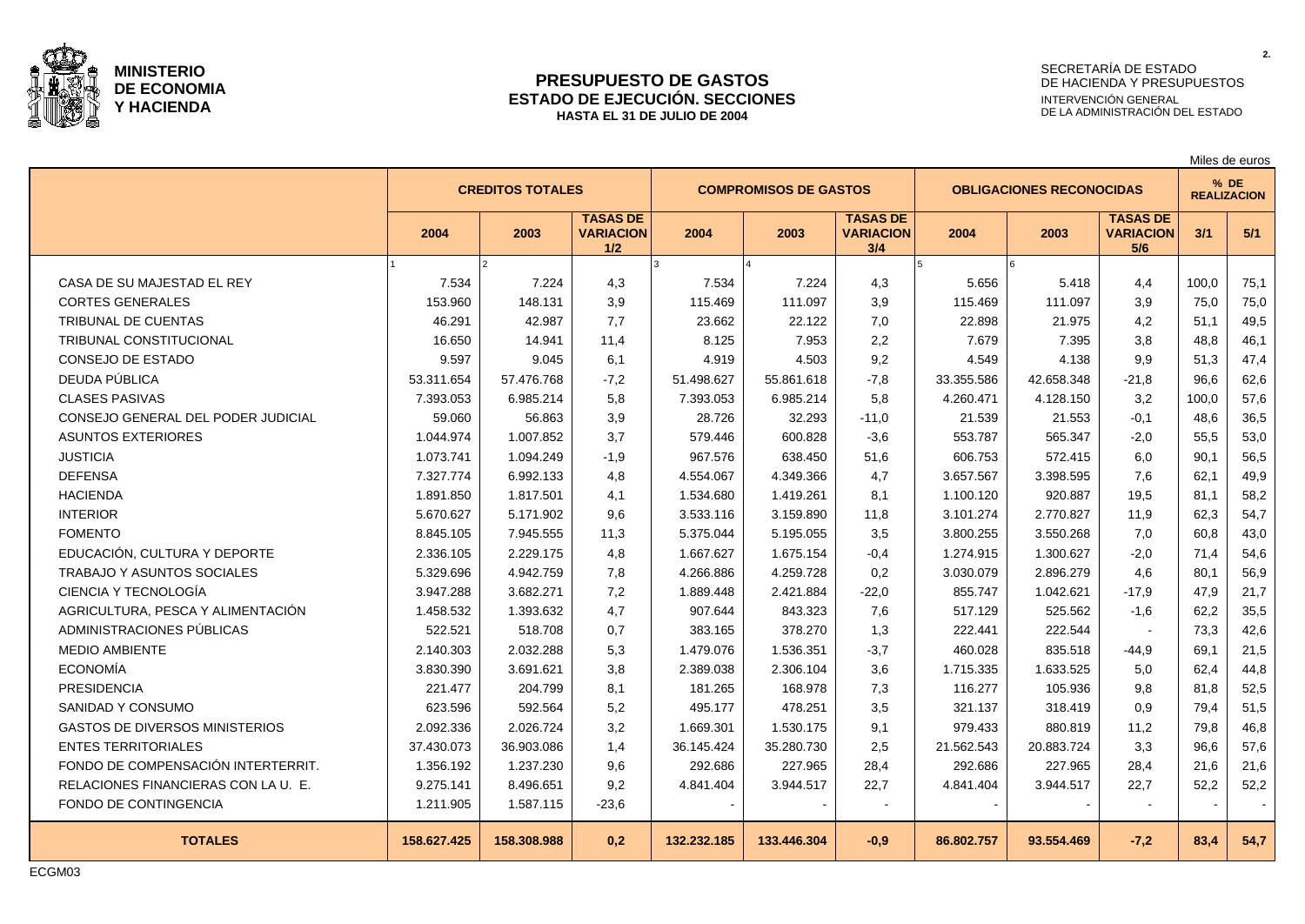

### **PRESUPUESTO DE GASTOS ESTADO DE EJECUCION. SECCIONES HASTA EL 31 DE JULIO DE 2004**

# SECRETARÍA DE ESTADO DE HACIENDA Y PRESUPUESTOS INTERVENCIÓN GENERAL DE LA ADMINISTRACIÓN DEL ESTADO

Miles de euros

**3.**

|                                       |            |                              |                                            |            |                         |                                             |           | ivilico uc cuiuo                       |                                              |      |                              |
|---------------------------------------|------------|------------------------------|--------------------------------------------|------------|-------------------------|---------------------------------------------|-----------|----------------------------------------|----------------------------------------------|------|------------------------------|
|                                       |            | <b>REMANENTES DE CREDITO</b> |                                            |            | <b>PAGOS REALIZADOS</b> |                                             |           | <b>OBLIGACIONES PENDIENTES DE PAGO</b> |                                              |      | $%$ DE<br><b>REALIZACIÓN</b> |
|                                       | 2004       | 2003                         | <b>TASAS DE</b><br><b>VARIACIÓN</b><br>7/8 | 2004       | 2003                    | <b>TASAS DE</b><br><b>VARIACION</b><br>9/10 | 2004      | 2003                                   | <b>TASAS DE</b><br><b>VARIACION</b><br>11/12 | 9/1  | 9/5                          |
|                                       |            |                              |                                            |            | 10                      |                                             | 11        | 12 <sup>12</sup>                       |                                              |      |                              |
| CASA DE SU MAJESTAD EL REY            | 1.878      | 1.806                        | 4,0                                        | 5.656      | 5.418                   | 4,4                                         |           |                                        |                                              | 75,1 | 100,0                        |
| <b>CORTES GENERALES</b>               | 38.491     | 37.034                       | 3,9                                        | 115.294    | 110.928                 | 3,9                                         | 175       | 169                                    | 3,6                                          | 74,9 | 99,8                         |
| TRIBUNAL DE CUENTAS                   | 23.393     | 21.012                       | 11,3                                       | 22.898     | 21.878                  | 4,7                                         |           | 97                                     |                                              | 49,5 | 100,0                        |
| TRIBUNAL CONSTITUCIONAL               | 8.971      | 7.546                        | 18,9                                       | 7.561      | 7.367                   | 2,6                                         | 118       | 28                                     |                                              | 45,4 | 98,5                         |
| CONSEJO DE ESTADO                     | 5.048      | 4.907                        | 2,9                                        | 4.509      | 4.119                   | 9,5                                         | 40        | 19                                     | 110,5                                        | 47.0 | 99,1                         |
| DEUDA PÚBLICA                         | 19.956.068 | 14.818.420                   | 34,7                                       | 33.099.541 | 42.389.265              | $-21,9$                                     | 256.045   | 269.083                                | $-4,8$                                       | 62,1 | 99,2                         |
| <b>CLASES PASIVAS</b>                 | 3.132.582  | 2.857.064                    | 9,6                                        | 4.260.470  | 4.128.098               | 3,2                                         |           | 52                                     | $-98,1$                                      | 57,6 | 100,0                        |
| CONSEJO GENERAL DEL PODER JUDICIAL    | 37.521     | 35.310                       | 6,3                                        | 20.669     | 21.146                  | $-2,3$                                      | 870       | 407                                    | 113,8                                        | 35.0 | 96,0                         |
| <b>ASUNTOS EXTERIORES</b>             | 491.187    | 442.505                      | 11,0                                       | 549.908    | 512.046                 | 7,4                                         | 3.879     | 53.301                                 | $-92,7$                                      | 52,6 | 99,3                         |
| <b>JUSTICIA</b>                       | 466.988    | 521.834                      | $-10,5$                                    | 592.226    | 569.229                 | 4,0                                         | 14.527    | 3.186                                  |                                              | 55,2 | 97,6                         |
| <b>DEFENSA</b>                        | 3.670.207  | 3.593.538                    | 2,1                                        | 3.265.411  | 3.332.919               | $-2,0$                                      | 392.156   | 65.676                                 |                                              | 44,6 | 89,3                         |
| <b>HACIENDA</b>                       | 791.730    | 896.614                      | $-11,7$                                    | 1.011.132  | 799.780                 | 26,4                                        | 88.988    | 121.107                                | $-26,5$                                      | 53,4 | 91,9                         |
| <b>INTERIOR</b>                       | 2.569.353  | 2.401.075                    | 7,0                                        | 3.073.246  | 2.709.725               | 13,4                                        | 28.028    | 61.102                                 | $-54,1$                                      | 54.2 | 99,1                         |
| <b>FOMENTO</b>                        | 5.044.850  | 4.395.287                    | 14,8                                       | 3.478.814  | 3.123.984               | 11,4                                        | 321.441   | 426.284                                | $-24,6$                                      | 39.3 | 91,5                         |
| EDUCACIÓN, CULTURA Y DEPORTE          | 1.061.190  | 928.548                      | 14,3                                       | 1.246.674  | 1.215.637               | 2,6                                         | 28.241    | 84.990                                 | $-66,8$                                      | 53,4 | 97,8                         |
| <b>TRABAJO Y ASUNTOS SOCIALES</b>     | 2.299.617  | 2.046.480                    | 12,4                                       | 2.859.015  | 2.551.674               | 12,0                                        | 171.064   | 344.605                                | $-50,4$                                      | 53.6 | 94,4                         |
| CIENCIA Y TECNOLOGÍA                  | 3.091.541  | 2.639.650                    | 17,1                                       | 817.690    | 961.991                 | $-15,0$                                     | 38.057    | 80.630                                 | $-52,8$                                      | 20,7 | 95,6                         |
| AGRICULTURA, PESCA Y ALIMENTACIÓN     | 941.403    | 868.070                      | 8,4                                        | 464.545    | 422.611                 | 9,9                                         | 52.584    | 102.951                                | $-48,9$                                      | 31,9 | 89,8                         |
| ADMINISTRACIONES PÚBLICAS             | 300.080    | 296.164                      | 1,3                                        | 198.027    | 211.805                 | $-6,5$                                      | 24.414    | 10.739                                 | 127,3                                        | 37,9 | 89,0                         |
| MEDIO AMBIENTE                        | 1.680.275  | 1.196.770                    | 40,4                                       | 440.592    | 662.593                 | $-33,5$                                     | 19.436    | 172.925                                | $-88,8$                                      | 20,6 | 95,8                         |
| <b>ECONOMÍA</b>                       | 2.115.055  | 2.058.096                    | 2,8                                        | 1.646.893  | 1.486.606               | 10,8                                        | 68.442    | 146.919                                | $-53,4$                                      | 43,0 | 96,0                         |
| <b>PRESIDENCIA</b>                    | 105.200    | 98.863                       | 6,4                                        | 111.249    | 94.884                  | 17,2                                        | 5.028     | 11.052                                 | $-54,5$                                      | 50,2 | 95,7                         |
| SANIDAD Y CONSUMO                     | 302.459    | 274.145                      | 10,3                                       | 292.963    | 271.490                 | 7,9                                         | 28.174    | 46.929                                 | $-40,0$                                      | 47,0 | 91,2                         |
| <b>GASTOS DE DIVERSOS MINISTERIOS</b> | 1.112.903  | 1.145.905                    | $-2,9$                                     | 977.965    | 869.440                 | 12,5                                        | 1.468     | 11.379                                 | $-87,1$                                      | 46,7 | 99,9                         |
| <b>ENTES TERRITORIALES</b>            | 15.867.530 | 16.019.362                   | $-0,9$                                     | 21.561.792 | 20.862.023              | 3,4                                         | 751       | 21.701                                 | $-96,5$                                      | 57.6 | 100,0                        |
| FONDO DE COMPENSACIÓN INTERTERRIT.    | 1.063.506  | 1.009.265                    | 5,4                                        | 291.709    | 218.634                 | 33,4                                        | 977       | 9.331                                  | $-89,5$                                      | 21,5 | 99,7                         |
| RELACIONES FINANCIERAS CON LA U. E.   | 4.433.737  | 4.552.134                    | $-2,6$                                     | 4.150.096  | 3.944.517               | 5,2                                         | 691.308   |                                        |                                              | 44,7 | 85,7                         |
| FONDO DE CONTINGENCIA                 | 1.211.905  | 1.587.115                    | $-23,6$                                    |            |                         |                                             |           |                                        |                                              |      |                              |
| <b>TOTALES</b>                        | 71.824.668 | 64.754.519                   | 10,9                                       | 84.566.545 | 91.509.807              | $-7,6$                                      | 2.236.212 | 2.044.662                              | 9,4                                          | 53,3 | 97,4                         |

ECGM04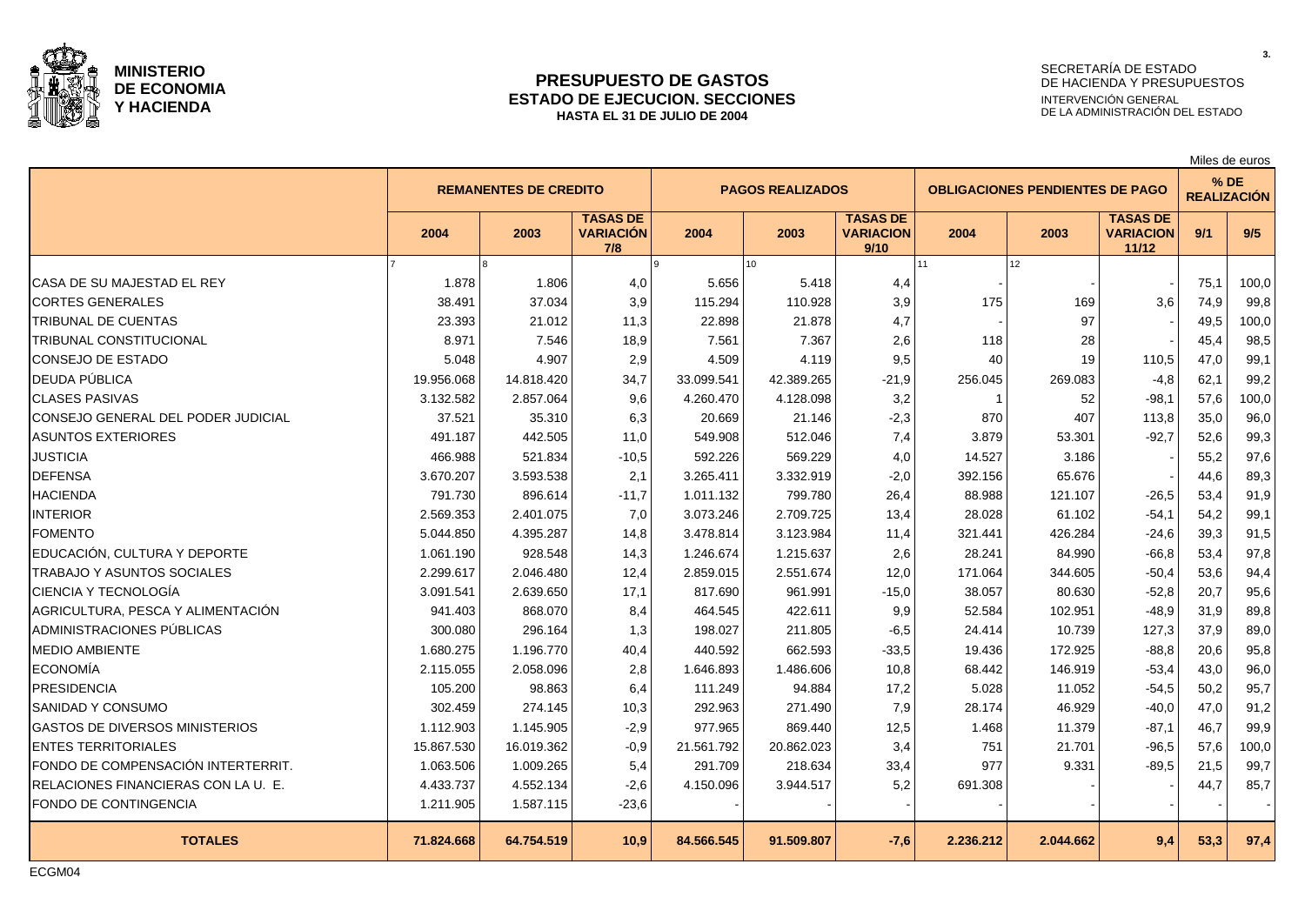

### **PRESUPUESTO DE GASTOS MODIFICACIONES DE CREDITO. CAPITULOS HASTA EL 31 DE JULIO DE 2004**

# SECRETARÍA DE ESTADO DE HACIENDA Y PRESUPUESTOS INTERVENCIÓN GENERAL DE LA ADMINISTRACIÓN DEL ESTADO

Miles de euros

|                                            | <b>CREDITOS</b><br><b>INICIALES</b> | <b>EXTRAORD.</b><br>Y SUPLEMENT. | <b>AMPLIABLES</b> | <b>TRANSFEREN.</b> | <b>INCORPORADOS</b> | <b>GENERADOS</b><br><b>POR INGRESOS</b> | <b>ANULACIONES</b><br><b>Y OTROS</b> | <b>CREDITOS</b><br><b>TOTALES</b> |
|--------------------------------------------|-------------------------------------|----------------------------------|-------------------|--------------------|---------------------|-----------------------------------------|--------------------------------------|-----------------------------------|
|                                            |                                     | $\overline{2}$                   | $\overline{a}$    |                    | 5                   |                                         |                                      |                                   |
| 1. GASTOS DE PERSONAL                      | 19.485.846                          |                                  | 939               | $-75.878$          |                     | 39.497                                  | $-3$                                 | 19.450.407                        |
| 2. GASTOS CORRIENTES EN BIENES Y SERVICIOS | 2.739.775                           |                                  | 227.886           | 103.371            | 14.955              | 97.067                                  |                                      | 3.183.045                         |
| 3. GASTOS FINANCIEROS                      | 19.046.550                          |                                  | 69.578            | 4.698              |                     |                                         |                                      | 19.120.826                        |
| 4. TRANSFERENCIAS CORRIENTES               | 58.859.288                          |                                  | 461.263           | 34.703             | 6.309               | 12.902                                  |                                      | 59.374.466                        |
| 5. FONDO DE CONTINGENCIA                   | 2.345.200                           |                                  |                   |                    |                     |                                         | $-1.133.295$                         | 1.211.905                         |
| <b>TOTAL OPERACIONES CORRIENTES</b>        | 102.476.659                         |                                  | 759.666           | 66.894             | 21.264              | 149.466                                 | $-1.133.298$                         | 102.340.649                       |
| 6. INVERSIONES REALES                      | 7.610.962                           |                                  |                   | $-90.607$          |                     | 311.976                                 |                                      | 7.832.333                         |
| 7. TRANSFERENCIAS DE CAPITAL               | 7.172.443                           |                                  | 649               | 19.990             | 349.796             | 54.056                                  |                                      | 7.596.935                         |
| TOTAL OPERACIONES DE CAPITAL               | 14.783.405                          |                                  | 649               | $-70.617$          | 349.796             | 366.032                                 |                                      | 15.429.268                        |
| <b>TOTAL OPERACIONES NO FINANCIERAS</b>    | 117.260.064                         |                                  | 760.315           | $-3.723$           | 371.060             | 515.498                                 | $-1.133.298$                         | 117.769.917                       |
| 8. ACTIVOS FINANCIEROS                     | 6.532.277                           |                                  |                   | 1.569              |                     | 4.728                                   |                                      | 6.538.574                         |
| 9. PASIVOS FINANCIEROS                     | 33.368.934                          |                                  | 950.000           |                    |                     |                                         |                                      | 34.318.934                        |
| <b>TOTAL OPERACIONES FINANCIERAS</b>       | 39.901.211                          |                                  | 950.000           | 1.569              |                     | 4.728                                   |                                      | 40.857.508                        |
|                                            |                                     |                                  |                   |                    |                     |                                         |                                      |                                   |
| <b>TOTALES</b>                             | 157.161.275                         |                                  | 1.710.315         | $-2.154$           | 371.060             | 520.226                                 | $-1.133.298$                         | 158.627.425                       |

ECGM25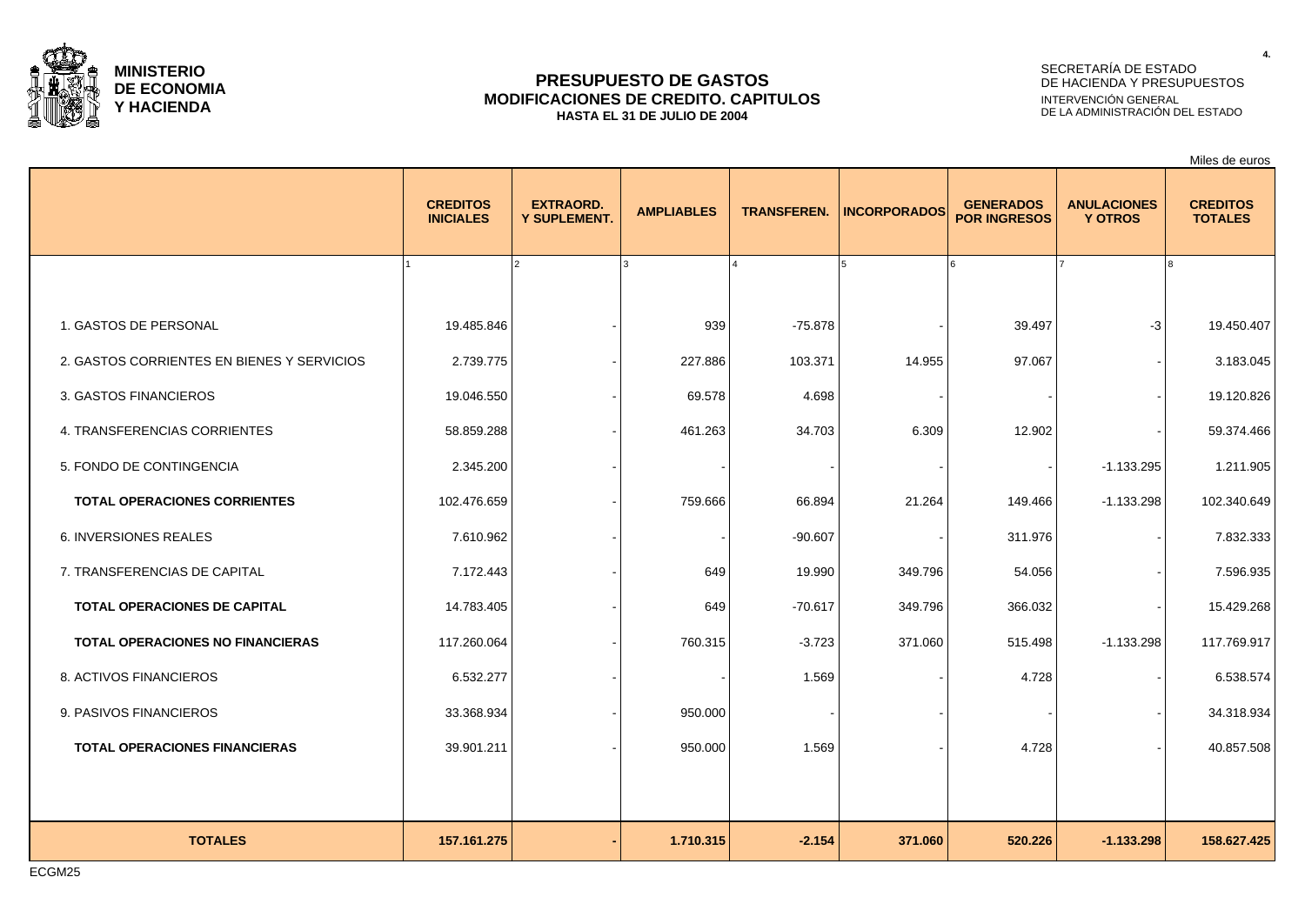

### **PRESUPUESTO DE GASTOS MODIFICACIONES DE CREDITO. SECCIONES HASTA EL 31 DE JULIO DE 2004**

# SECRETARÍA DE ESTADO DE HACIENDA Y PRESUPUESTOS INTERVENCIÓN GENERAL DE LA ADMINISTRACIÓN DEL ESTADO

Miles de euros

|                                       | <b>CREDITOS</b><br><b>INICIALES</b> | <b>EXTRAORD.</b><br>Y SUPLEMENT. | <b>AMPLIABLES</b> | <b>TRANSFEREN.</b> | <b>INCORPORADOS</b> | <b>GENERADOS</b><br><b>POR INGRESOS</b> | <b>ANULACIONES</b><br><b>Y OTROS</b> | <b>CREDITOS</b><br><b>TOTALES</b> |
|---------------------------------------|-------------------------------------|----------------------------------|-------------------|--------------------|---------------------|-----------------------------------------|--------------------------------------|-----------------------------------|
|                                       |                                     |                                  |                   |                    | 15                  |                                         |                                      |                                   |
| CASA DE SU MAJESTAD EL REY            | 7.513                               |                                  |                   | 20                 |                     |                                         |                                      | 7.534                             |
| <b>CORTES GENERALES</b>               | 153.960                             |                                  |                   |                    |                     |                                         |                                      | 153.960                           |
| TRIBUNAL DE CUENTAS                   | 46.291                              |                                  |                   |                    |                     |                                         |                                      | 46.291                            |
| <b>TRIBUNAL CONSTITUCIONAL</b>        | 16.650                              |                                  |                   |                    |                     |                                         |                                      | 16.650                            |
| CONSEJO DE ESTADO                     | 9.503                               |                                  |                   | 95                 |                     |                                         |                                      | 9.597                             |
| DEUDA PÚBLICA                         | 52.361.654                          |                                  | 950.000           |                    |                     |                                         |                                      | 53.311.654                        |
| <b>CLASES PASIVAS</b>                 | 7.393.053                           |                                  |                   |                    |                     |                                         |                                      | 7.393.053                         |
| CONSEJO GENERAL DEL PODER JUDICIAL    | 57.735                              |                                  |                   | 184                |                     | 1.140                                   |                                      | 59.060                            |
| <b>ASUNTOS EXTERIORES</b>             | 1.044.898                           |                                  |                   | 36                 |                     | 42                                      |                                      | 1.044.974                         |
| <b>JUSTICIA</b>                       | 1.059.830                           |                                  |                   | $-185$             |                     | 14.096                                  |                                      | 1.073.741                         |
| <b>DEFENSA</b>                        | 6.746.779                           |                                  | 196.350           | 24.668             |                     | 359.978                                 |                                      | 7.327.774                         |
| <b>HACIENDA</b>                       | 1.843.015                           |                                  |                   | 12.924             |                     | 35.911                                  |                                      | 1.891.850                         |
| <b>INTERIOR</b>                       | 5.506.522                           |                                  | 133.584           | 7.929              | 9.065               | 13.528                                  | -3                                   | 5.670.627                         |
| <b>FOMENTO</b>                        | 8.796.261                           |                                  |                   | 26.947             |                     | 21.897                                  |                                      | 8.845.105                         |
| EDUCACIÓN, CULTURA Y DEPORTE          | 2.279.234                           |                                  | 511               | 33.879             | 7.884               | 14.596                                  |                                      | 2.336.105                         |
| <b>TRABAJO Y ASUNTOS SOCIALES</b>     | 5.315.553                           |                                  |                   | 1.380              | 4.128               | 8.638                                   |                                      | 5.329.696                         |
| CIENCIA Y TECNOLOGÍA                  | 3.939.075                           |                                  |                   | $-12.001$          |                     | 20.213                                  |                                      | 3.947.288                         |
| AGRICULTURA, PESCA Y ALIMENTACIÓN     | 1.459.325                           |                                  | 425               | $-2.591$           |                     | 1.373                                   |                                      | 1.458.532                         |
| ADMINISTRACIONES PÚBLICAS             | 497.090                             |                                  |                   | 1.600              | 4.812               | 19.017                                  |                                      | 522.521                           |
| <b>MEDIO AMBIENTE</b>                 | 2.143.011                           |                                  |                   | $-10.111$          | 187                 | 7.213                                   |                                      | 2.140.303                         |
| <b>ECONOMÍA</b>                       | 3.760.674                           |                                  | 69.578            |                    |                     | 140                                     |                                      | 3.830.390                         |
| <b>PRESIDENCIA</b>                    | 214.140                             |                                  |                   | 7.226              |                     | 109                                     |                                      | 221.477                           |
| SANIDAD Y CONSUMO                     | 604.860                             |                                  |                   | 16.402             |                     | 2.335                                   |                                      | 623.596                           |
| <b>GASTOS DE DIVERSOS MINISTERIOS</b> | 2.221.656                           |                                  |                   | $-129.320$         |                     |                                         |                                      | 2.092.336                         |
| <b>ENTES TERRITORIALES</b>            | 37.051.444                          |                                  | 359.864           | 18.764             |                     |                                         |                                      | 37.430.073                        |
| FONDO DE COMPENSACIÓN INTERTERRIT.    | 1.011.208                           |                                  |                   |                    | 344.984             |                                         |                                      | 1.356.192                         |
| RELACIONES FINANCIERAS CON LA U. E.   | 9.275.141                           |                                  |                   |                    |                     |                                         |                                      | 9.275.141                         |
| FONDO DE CONTINGENCIA                 | 2.345.200                           |                                  |                   |                    |                     |                                         | $-1.133.295$                         | 1.211.905                         |
| <b>TOTALES</b>                        | 157.161.275                         |                                  | 1.710.315         | $-2.154$           | 371.060             | 520.226                                 | $-1.133.298$                         | 158.627.425                       |

**5.**